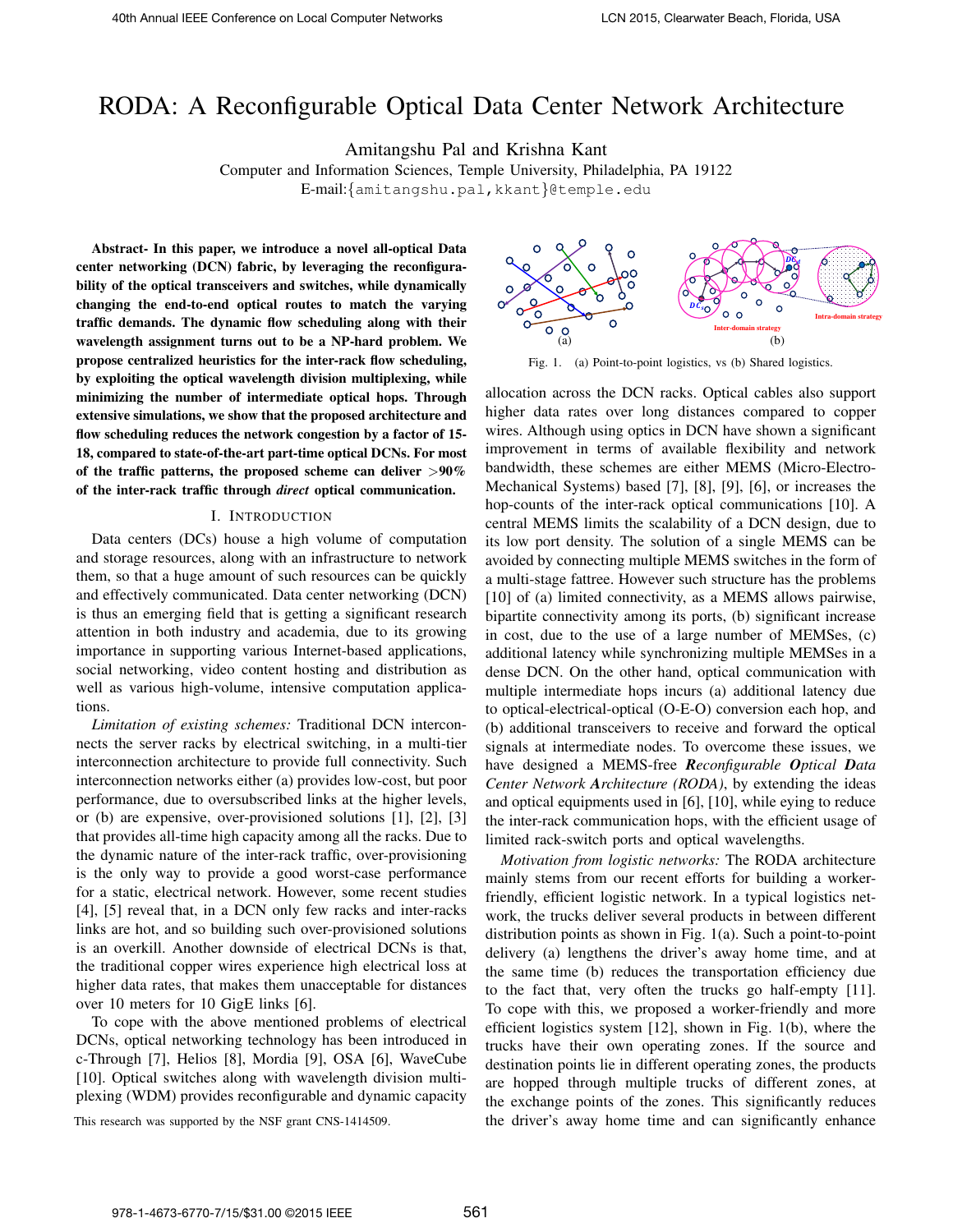the transportation efficiency, since within its operating zone a truck carries products of multiple distribution companies, which it loads/unloads at the corresponding distribution points. The cost, of course, is the extra delay and handling at the distribution points. This paper extends this idea of *shared* logistics to develop an all-optical DCN architecture, where the lightpaths can be selectively added or dropped at any intermediate racks in an on-demand basis, which is identical to truck loading/unloading at the intermediate nodes in the shared logistics.

*Our contributions:* Interestingly, there is a clear relation between the number of trucks in logistics networks, and wavelengths in DCNs. To illustrate this point, we consider a scenario, where two Top-of-Rack (ToR) switches  $a$  and  $b$  need to transfer some data to  $c$ , as shown in Fig. 2. In presence of just one truck/wavelength, the truck/lightpath is loaded at  $a$ , and needs to be re-loaded at b and finally unloaded at c, as shown in Fig. 2(a).

Whereas in presence of multiple trucks/wavelengths, two trucks/lightpaths can be independently routed to  $c$ , as shown in Fig. 2(b). While it sounds simple, this procedure is difficult to imitate in a real DCN scenario. A reconfigurable unit (distribution point) needs to be





attached at b, which takes the decision to either drop a lightpath at b, to pass it, or to deflect it to other directions in case b is attached to multiple nodes. Building such a flexible and reconfigurable interface architecture is one of our key contributions.

Inter-rack flow scheduling, along with their wavelength assignment, on top of the RODA architecture is challenging, which turns out to be NP-hard. We propose a polynomial time approximation scheme that identifies a subset of flows and assign them direct optical hops, while others are assigned multi-hop routes by minimizing the maximum network load. The proposed approximation scheme is shown to be fairly accurate and faster compared to the optimal solution obtained from typical commercial solvers.

The paper quantifies the effectiveness of the proposed interrack communication model using extensive simulations, which show that RODA reduces the overall network congestion by a factor of 15-18, compared to part-time optical DCNs, like c-Through. We also show that, in most cases,  $>90\%$  of interrack flows can be routed by direct optical hops, without any intermediate multi-hopping, in presence of 40 optical wavelengths.

*Organization:* The rest of the paper is organized as follows. Section II explains the detailed RODA architecture, which is developed by integrating different optical devices that are available in the market. We then propose an inter-rack communication and wavelength assignment scheme on top of RODA in section III. Extensive simulations are presented in section IV. Related proposals and relevant discussions are summarized in section V.



Fig. 3. (a) Proposed architecture of RODA and an ADMUX unit.

#### II. NETWORK ARCHITECTURE

## *A. Optical devices used*

A brief overview of the optical devices used for our RODA architecture are listed as follows.

Transceiver: An optical transceiver consists of a transmitter and a receiver. The transmitter end takes an electrical signal and convert it to an optical signal, which is transmitted through an optical fiber. The receiver end receives the optical signal and then converts it to electrical. The transceivers can be tuned to different wavelengths. Common optical transceivers are SFP, SFP+, XFP, X2, Xenpak, GBIC etc [13].

Circulator: Circulators are non-reciprocal optical devices that direct an optical signal from one port to the next, in only one direction, i.e. optical signals that enter at port 1 exits from port 2, similarly port 2 signals are directed to port 3 and so on. Circulators are used to achieve bi-directional optical transmission over a single fiber, because they can separate the optical signals traversing in opposite directions [14].

**Multiplexer:** Optical WDM multiplexers are  $N \times 1$  optical devices, which couple multiple optical signals of different wavelengths, from  $N$  input ports to a single output port. Multiplexers allow different optical carriers to be transmitted on a single optical fiber, without interfering among each others.

Wavelength selective switch (WSS): WSS is the heart of the RODA design. WSSs are wavelength selective, i.e. they can switch signals depending on their wavelengths. A  $1 \times N$  WSS has one incoming port and  $N$  outgoing ports, which is capable of directing any wavelength from the incoming port to any of the  $N$  outgoing ports. This is a very attractive feature, as it allows adding and dropping single wavelengths from a multiwavelength beam, without the need of electronically process the whole signal.

## *B. RODA Architecture details*

RODA architecture consists of ToR switches that are connected in any regular architecture, as shown in Fig. 3(a). Although we explain our model using a torus topology in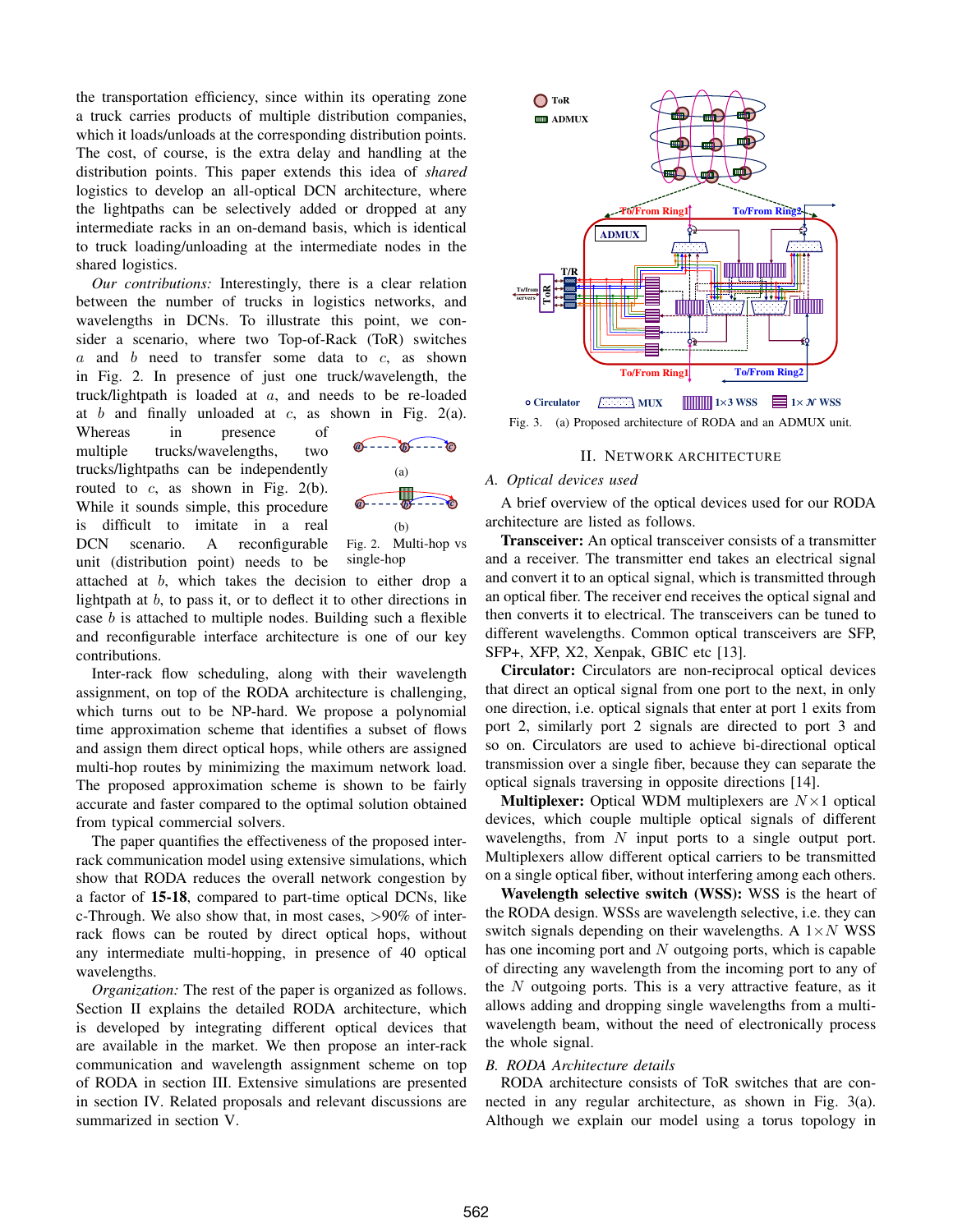Fig. 3(a), the concepts are applicable in any general regular architecture, such as cube, hypercube or tree. The ToR switches are connected to the servers on one side, and the other side is connected to the optical add-drop multiplexer (ADMUX) units. A ToR switch along with its ADMUX is defined as a *node*. The ADMUX units are connected in ring structures, where signals are transmitted in optical domains.

An ADMUX unit consists of multiplexers (MUXs), wavelength selective switches (WSSs) and circulators, which is shown in Fig. 3(b). Circulators are used to support bidirectional communications. In RODA architecture, we assume that a TOR switch has I ports. Some of them are connected to the servers through direct or some hierarchical tree based multitier connection. The rest are connected to tunable transceivers, which are used to provide inter-rack communications. We assume that each ToR switch has  $N$  transceivers, each of them is can be tuned dynamically to separate and distinct wavelengths. The transceivers are connected to the MUXs and the WSSs of the ADMUX unit. The optical signals that enter in the ADMUX units are (a) either dropped by the WSS to the transceivers (b) or passed (c) or deflected to the neighboring ring in case of inter-ring forwarding. All these three operations are possible by dynamically reconfiguring the WSSs and the transceivers to drop and receive different wavelengths. While transmitting at a specific wavelength, (a) the transceiver is tuned to that wavelength, and (b) then the lightpath is added to the ring by selecting any one of the four MUXs, depending on which ring, and which direction (clockwise or anti-clockwise) the node wants to transmit. The transceivers are tunable or reconfigurable in nanoseconds [15]. The WSS units can be built using 2D-MEMS technology which offers microsecond switching time at small port count  $(1\times4$  or  $1\times8)$ , or can be 3D-MEMS where the port counts are higher at the cost of relatively slow reconfiguration time (∼10s of milliseconds), as reported in [9]. In RODA, WSSs that are directly connected to the circulators require small port count  $(1\times3)$ , whereas WSSs that are connected to the transceivers need higher port counts  $(1\times\mathcal{N})$ , which makes this architecture a bit expensive. However, we expect that the constantly advancing optical technology will make this design cheaper and faster.

Similar to OSA [6], the link capacity is flexible in RODA, i.e. if a source-destination (SD) ToR pair wants to communicate among themselves at a rate which is  $w$  times the line speed of a single port, they can establish  $w$ lightpaths in between themselves, each of which is associated with a distinct

Fig. 4.  $3\times3$  torus topology.

transceiver. In RODA, the fiber cannot carry two flows with same wavelength in the same direction, whereas bidirectional transmission of same wavelength across a fiber is possible. A transceiver can simultaneously send and receive on the same wavelength. In each ring, two transceivers of the same ToR can transmit/receive on the same wavelength, one in clockwise and another in anti-clockwise direction. In torus topology, as the transceivers are associated with two neighboring rings, a total of four such simultaneous transmissions/receptions corresponding to a ToR switch on a single wavelength are possible, as shown in Fig. 4. It is important to note that even though a transceiver can transmit/receive at the same time on the same wavelength, the transmission and reception speed is independent of each other, which is limited by the line speed of a single port.

# III. FLOW SCHEDULING WITH WAVELENGTH ASSIGNMENT

In this section, we describe the flow scheduling along with their wavelength assignment, on top of RODA. Before going into the details, let us define few terminologies that are relevant in the context of data forwarding in the optical domain. In the optical domain, a route between a source-destination pair of ToR switches is known as a *lightpath*. A direct lightpath is also called an *optical* edge/link. In the absence of intermediate wavelength conversion, the *valid available wavelength (VAW)* of a lightpath is defined by the wavelengths that are free at all the physical links of that lightpath.

We describe our proposed flow scheduling scheme in three steps. First, a static, connected optical topology is constructed, which is presented in section III-A. This static topology can be used by any ToR switch to communicate with any other. Small and bursty traffic flows can be routed using this static backbone, without consulting with the central controller. Also when a flow initiates, it is not known whether it will become sufficiently intense. Thus this static topology is used initially to route the flows, whenever the flow grows intense and becomes *significant*, the central controller is communicated to route this flow. Other than the high-volume flows, some delay-sensitive, higher priority, moderate flows may also be considered as significant flows. The switches send their significant flows to the controller, which tries to assign direct lightpaths to the SD pairs periodically, as presented in section III-B. All the remaining flows are sent through multi-hop optical communication, as discussed in section III-C. We assume that all the switches can be configured dynamically by the central controller. In this paper, all the flows are considered as significant.

## *A. Compute a static, connected topology:*

We assume that each ToR has  $N$  transceivers, among them at most  $n$  transceivers are reserved for generating a static, connected topology, whereas others are configured dynamically based on the traffic demands. The static topology is constructed in such a way that the optical hop-counts of all the source-destination pairs are minimized under the constraint that the incident edges at any switch is at most  $n$ . Any regular, connected graph of bounded node degree (such as cube, butterfly etc) can be constructed for this static optical backbone. However, in our simulations, we generate multiple random graphs, while keeping the number of transceivers below  $n$  and pick the one which is connected and has lowest overall hop count. We denote this static graph of optical links as  $G_l$ , whereas the actual physical topology is denoted as  $G_p$ . While generating  $G_l$ , we also ensure that the physical path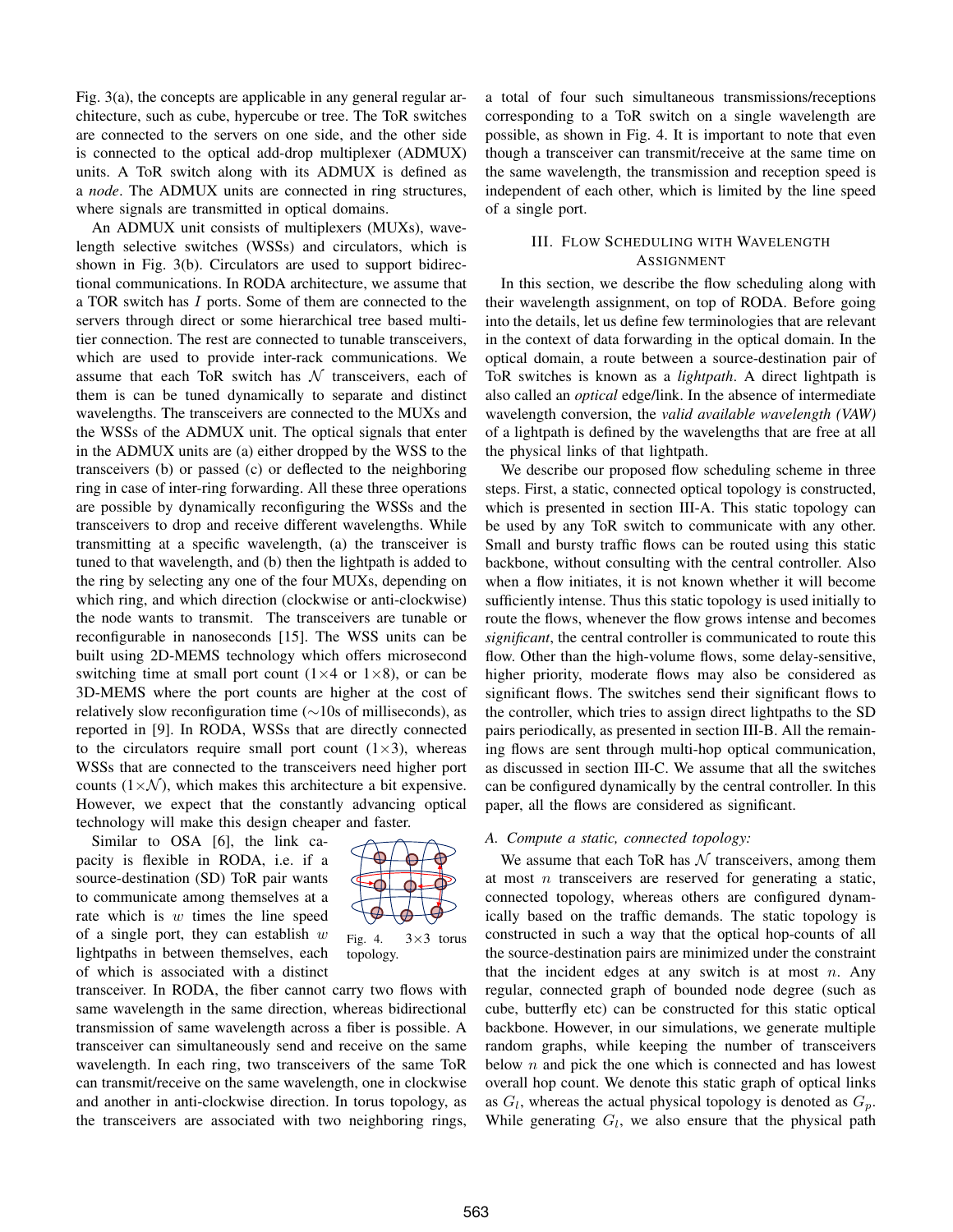length, corresponding to an optical link, is less than some threshold  $\tau$ . The main intuition behind this is that the racks mostly transfer data in their close vicinity. We assume  $\tau = 10$ for our simulation in this paper. As this static configuration is done offline, this brute force technique is reasonable.

The next step is to assign the wavelengths to the edges of  $G_l$ , such that no two edges passing through a fiber have the same wavelength. To do this, we first construct a *conflict* graph  $\overline{G}_l$ , where (a) the edges in  $G_l$  are represented as the vertices of  $\overline{G}_l$ , and (b) there exists an edge in between two vertices in  $\overline{G}_l$ if they have a common physical edge in  $G_p$ . Hence, if there is a link between two vertices in the conflict graph  $\bar{G}_l$ , then those two vertices share at least a common physical edge, thus we have to assign different wavelengths to these two vertices. This is similar to *vertex coloring problem* [16], which is a NP-complete problem, but fast heuristics are known. We use Brelazs DSATUR [17] coloring scheme to assign the colors to the vertices of  $\bar{G}_l$ . The colors are then mapped to appropriate wavelengths, which are then assigned to the static transceivers of the switches. Thus any ToR can transfer its data to another one, via multi-hop optical communication by using this static topology.

TABLE I TABLE OF NOTATIONS

|                                                                 |                                                                                 | Indices                                                                                                        |  |  |  |
|-----------------------------------------------------------------|---------------------------------------------------------------------------------|----------------------------------------------------------------------------------------------------------------|--|--|--|
| i, j                                                            | $\begin{array}{c} \triangle \\ \triangle \\ \triangle \\ \triangle \end{array}$ | Index for intermediate nodes $(1, , V)$                                                                        |  |  |  |
| $\boldsymbol{f}$                                                |                                                                                 | Index for flows $(1, , F)$                                                                                     |  |  |  |
|                                                                 |                                                                                 | Index for the candidate routes $(1, , K)$                                                                      |  |  |  |
| $\ddot{t}$                                                      | $\triangleq$                                                                    | Index for wavelengths $(1, , W)$                                                                               |  |  |  |
| <b>Binary Variables</b>                                         |                                                                                 |                                                                                                                |  |  |  |
| $S_f^i \in 0, 1$                                                | ≜                                                                               | Whether or not node $i$ is the source of the $f$ -th flow                                                      |  |  |  |
| $\mathcal{D}_f^i \in 0, 1$                                      | $\triangleq$                                                                    | Whether or not node $i$ is the destination of the $f$ -th<br>flow                                              |  |  |  |
|                                                                 |                                                                                 | Whether or not the $f$ -th flow is admitted                                                                    |  |  |  |
| $\begin{array}{c} S_f \in {0,1} \\ P_f^k \in {0,1} \end{array}$ | $\overset{\triangle}{=}$                                                        | Whether or not the $k$ -th path is chosen corresponding                                                        |  |  |  |
|                                                                 |                                                                                 | to the $f$ -th flow                                                                                            |  |  |  |
| $\mathring{P}_{f}^{k} \in 0,1$                                  | ≙                                                                               | Whether or not the $k$ -th <i>optical</i> path is chosen<br>corresponding to the $f$ -th flow                  |  |  |  |
| $y_{ft}^k \in 0, 1$                                             | ≜                                                                               | Whether or not the $k$ -th path for the $f$ -th flow is<br>assigned wavelength $\lambda_t$                     |  |  |  |
| $\mathring{y}_{ft}^{ijk} \in {0, 1}$                            | ≜                                                                               | Whether or not the optical link $i-j$ of the k-th path<br>for the f-th flow is assigned wavelength $\lambda_t$ |  |  |  |
| $\mathring{w}_t^{ij} \in 0,1$                                   | ≜                                                                               | Whether or not the optical link $i-j$ is assigned<br>wavelength $\lambda_t$                                    |  |  |  |
|                                                                 |                                                                                 | Other Variables                                                                                                |  |  |  |
| $R_f$                                                           |                                                                                 | Flow rate requested by the $f$ -th flow                                                                        |  |  |  |
| $\overline{\mathcal{K}}$                                        | $\triangleq$                                                                    | Number of candidate routes in between the SD racks                                                             |  |  |  |
| $\mathcal{N}$                                                   | $\triangleq$                                                                    | Number of transceivers per ToR                                                                                 |  |  |  |
| W                                                               | ≜                                                                               | Number of wavelengths                                                                                          |  |  |  |
|                                                                 |                                                                                 |                                                                                                                |  |  |  |

#### *B. Routing and wavelength assignment for direct optical flows*

The ToR switches send their significant flows as well as their predicted flow rates to the centralized controller, which periodically assigns the routes as well as their wavelengths based on the overall traffic demands. In the centralized version of this *direct flow with wavelength assignment (DFWA)*, the central manager stores  $K$  shortest paths in between all the SD pairs, and then chooses the routes among those  $K$  paths, to maximize the number of requests served. We use Yen's algorithm [18] to find out the  $K$  shortest paths in between any SD pair. The notations are summarized in Table I. Assume that  $x_j^{ijk} = 1$  when the k-th path from requested flow f, goes through link  $i \rightarrow j$ , and 0 otherwise. The problem is to maximize the total demands satisfied across all the racks through direct lightpaths, from a list of given  $F$  flow requests as well as their  $K$  candidate paths. We assume that all the flows have demands which is less than the line speed of a single ToR port. If an ToR wants to initiate a connection which is w times the line speed of a single port, it requests  $w$  flows, each one has a demand equal to the line rate. This constrained optimization can be captured by the following integer linear program (ILP).

Maximize 
$$
\sum_{f=1}^{F} S_f \times R_f
$$
  
\nsubject to 
$$
\sum_{f=1}^{F} S_f. (S_f^i + \mathcal{D}_f^i) \leq \mathcal{N} \ \forall i
$$

$$
\sum_{f=1}^{F} \sum_{k=1}^{K} y_{ft}^k \cdot x_f^{ijk} \leq 1 \ \forall i, \forall j, \forall t
$$

$$
P_f^k = \sum_{t=1}^{W} y_{ft}^k \ \forall f, \forall k \qquad \sum_{k=1}^{K} P_f^k = S_f \ \forall f
$$

The objective function of the above ILP is to maximize the total inter-rack demands that can be admitted using singlehop optical communication. The first constraint states that the number of active transceivers for each ToR switch is limited by its available set of transceivers. The second constraint states that a link/fiber cannot carry more than one wavelength in the same direction. The third constraint says that a chosen lightpath is assigned at most one wavelength. The fourth constraint ensures that each chosen flow is assigned a lightpath among its candidate routes. The problem formulation in equation(1) assumes bidirectional inter-rack communications, i.e. if there is a lightpath from  $a \rightarrow b$ , then the reverse path  $b \rightarrow a$  is also *reserved* for communicating in the reverse direction. Thus for bidirectional communication  $x_f^{ijk}$  is symmetric. However, the model can also be extended for unidirectional inter-rack communications, in that case  $x_f^{ijk}$  is going to be asymmetric. For our simulation, we assume a bidirectional traffic pattern where the flow rates in both directions are same, which ensures a complete *bijective* traffic pattern.

TABLE II COMPARISON ON OPTIMAL DFWA AND IT'S APPROXIMATION VERSION.

| <b>Topology</b> | DFWA (LP relaxed) |             | <b>DFWA</b> (heuristic) |             |  |
|-----------------|-------------------|-------------|-------------------------|-------------|--|
|                 | Flows admitted    | Time (secs) | Flows admitted          | Time (secs) |  |
| $6\times 6$     | 576               | 19.6        | 573                     | 0.146       |  |
| $7\times7$      | 784               | 98.3        | 780                     | 0.308       |  |
| $8\times8$      | 1024              | 482         | 1022                    | 0.527       |  |
| $10\times10$    | 1600              | 7352.3      | 1594                    | 1.5         |  |

The above integer linear program (ILP) is a special case of routing and wavelength assignment problem in optical networks, which is proven to be NP-complete [19]. Because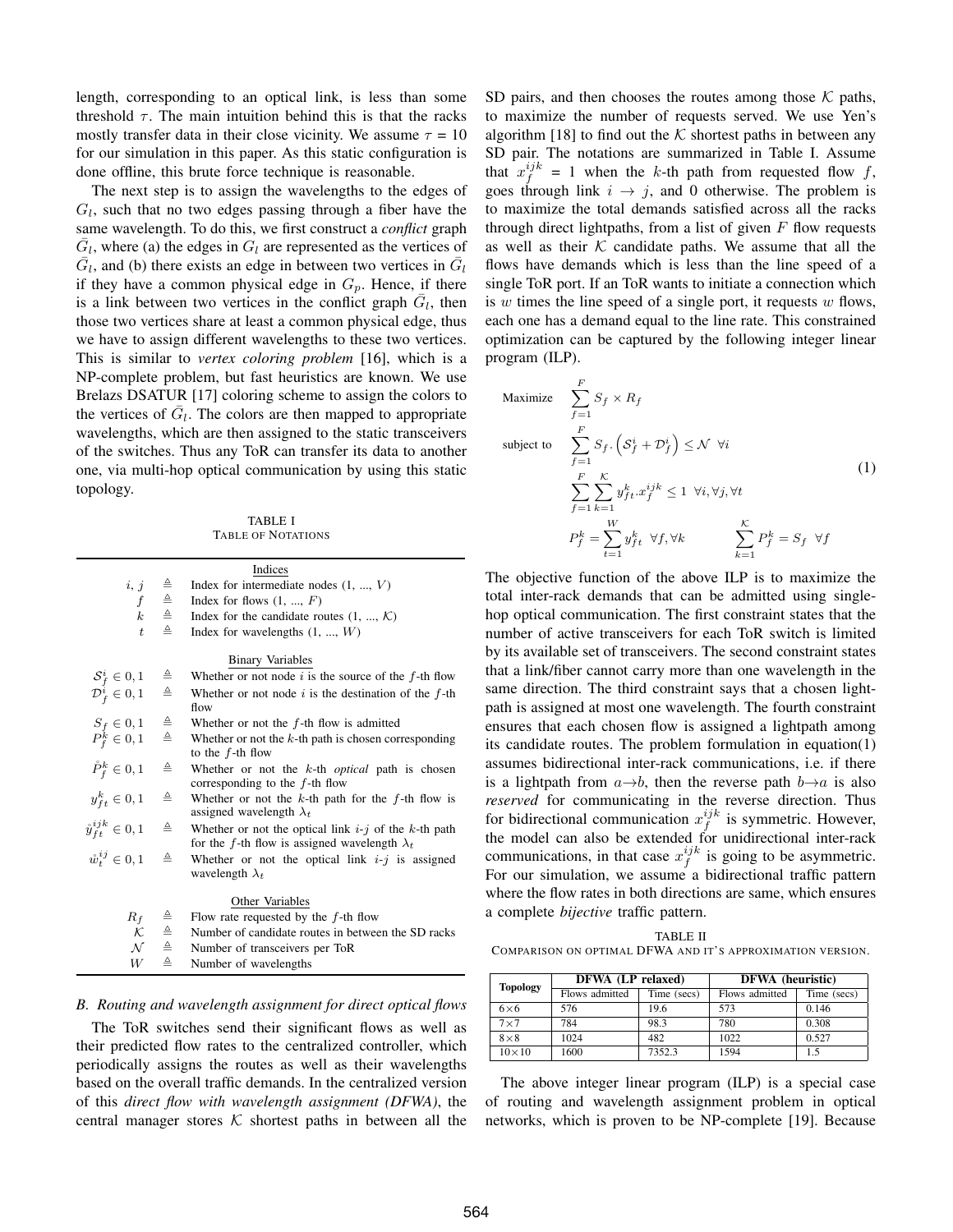of its complexity, typical solvers takes a significant amount of time of generate the solution of such ILPs. We consider a DCN where the ToR switches are connected in a torus architecture. We assume that each ToR has  $\mathcal{N} = 32$  transceivers, and the total number of wavelengths  $W = 40$ . We assume that each ToR generates one unit of flow to all the other ToR switches.  $K$  is assumed to be 1, and all the flows have the same demands. We solve this problem using GLPK [20], which is a package for solving linear programming (LP) and mixed integer programming (MIP) related problems. The solver runs on a Intel Core i7 @ 3.4 GHz processor, with 16 GB RAM. Table II shows the solution and the computation time of the LP-relaxed version of the above ILP, which also yields the upper-bound of the optimal solution. Considering its complexity and computation time, we propose a heuristic to solve the above ILP.

Algorithm 1 Direct flow and wavelength assignment (DFWA) scheme

1: INPUT :  $\mathbb{R} = f_i \; \forall i$  is the set of all requests, K lightpaths corresponding to each request, the available wavelengths for each request.

- 2: OUTPUT : Chosen lightpaths and their wavelength assignment.
- 3: visited[i] = 0,  $\forall$  i  $\in \mathbb{R}$ ;
- 4: Sort  $f_i = (s_i, d_i), \forall i \in \mathbb{R}$  in decreasing order of their flow priorities/traffic demands;
- 5: while  $\mathbb{R} \neq$  NULL OR there is at least an available wavelength for a lightpath in  $\mathbb R$  do
- 6:  $\mathbb{P} = \text{NULL}$ ;
- 7: **for**  $i = 1$ ;  $i < |\mathbb{R}|$ ;  $i++$  **do**
- 8: **if** visited[i] == 0 AND ( $s_i$ ,  $d_i$ ) have available transceivers **then** 9: Choose the shortest lightpath  $s_i \rightarrow d_i$  that has some common Choose the shortest lightpath  $s_i \rightarrow d_i$  that has some common VAW with the lightpaths of  $\mathbb{P}$ ;
- 10: **if** Such a lightpath is found **then**
- 11:  $\mathbb{P} = \mathbb{P} \cup f_i; \quad \mathbb{R} = \mathbb{R} \setminus f_i; \text{visited}[i] = 1;$ <br>12: **end if** end if
- 13: end if
- 14: end for
- 15: Assign P with the first common VAW, say  $\lambda_i$ ;
- 16: Remove  $\lambda_j$  from all the physical edges of the lightpaths in  $\mathbb{P}$ ;

17: end while

*An approximation algorithm:* The idea behind this heuristic is to find the maximum edge disjoint paths (MEDPs) [21] corresponding to the requests and assign an available wavelength that is common to all those paths. Then another MEDPs from the remaining requests are constructed and an available wavelength is assigned. The same process is continued until all the requests are met or the wavelengths are exhausted. As the MEDP problem is an NP-hard problem [21], we propose an approximation scheme which is shown in Algorithm 1. Initially all the flows are marked as unvisited. Then the requested flows are visited in decreasing order of their traffic demands. In case of a tie, the tie is broken by the hopcounts. In presence of multiple priorities, higher priority flows are visited ahead of others. In Algorithm 1,  $\mathbb R$  is the set of all unvisited flows and  $\mathbb P$  records the set of flows that have common available wavelengths. In each visit of flow  $f_i$ , the shortest path in between  $s_i \rightarrow d_i$  is chosen, such that the path has some common VAWs with the existing lightpaths in P. This set of lightpaths in  $\mathbb P$  are assigned a wavelength that is common *first* VAW to all of them. This process goes on until all the requests are visited or no wavelength is available for the remaining flows.

To compare its approximation accuracy and computation time, we implemented it in MATLAB R2015a [22] and have run the simulation in similar setting. The results are shown in Table II, which shows that the proposed heuristic is several order faster than the ILP, but still the number of admitted flows is very close to that of the optimal solution. We believe that the computation can be made even faster, if the flows that are independent to each other can be computed concurrently.

Observation 1: *By using DFWA, all the flows can be assigned a direct optical hop, as far as (a) at least one transceiver at the SD switches is available, (b) the number of available channels are infinite.*

Infact in [23], the authors have claimed that with orthogonal frequency-division multiplexing (OFDM) transponders and coherent optics, it is feasible to have 1000 channels, each at 40Gbs, over a short distance fiber. In such a situation with large number of wavelengths, DFWA can accommodate direct optical paths for almost all the flows, as far as the transceivers at the SD ends are available.

#### *C. Compute the routes of the remaining flows:*

The remaining flows in  $\mathbb R$  are assigned multi-hop optical routes on top of the connected topology made by the existing static lightpaths, as well as the admitted dynamic lightpaths. For the remaining flows, the routes are chosen among  $K$ candidate *optical* routes, that are least congested or utilized. We assume that  $\dot{x}^{ijk}_f = 1$  when the k-th lightpath from requested flow f, goes through optical link  $i \rightarrow j$ , and 0 otherwise. The following ILP can be developed to model this optimization problem.

Minimize 
$$
\mathbb{T}
$$
  
\nsubject to 
$$
\sum_{k=1}^{K} \mathring{P}_{f}^{k} = 1 \quad \forall f
$$
\n
$$
\mathring{P}_{f}^{k} \cdot \mathring{x}_{f}^{ijk} = \sum_{t=1}^{W} \mathring{y}_{ft}^{ijk} \quad \forall f, \forall i, \forall j, \forall k
$$
\n
$$
\mathring{y}_{ft}^{ijk} \leq \mathring{w}_{t}^{ij} \quad \forall f, \forall i, \forall j, \forall k, \forall t
$$
\n
$$
\sum_{f=1}^{F} \sum_{k=1}^{K} \mathring{y}_{ft}^{ijk} \cdot \mathring{x}_{f}^{ijk} \cdot \mathring{w}_{t}^{ij} \cdot R_{f} \leq \mathbb{T} \quad \forall i, \forall j
$$
\n(2)

The objective is to minimize the maximum load at any lightpath. The first set of constraints state that one of the candidate routes are chosen for all the flows. The second constraints ensure that all the optical links, corresponding to a flow  $f$ , are assigned one wavelength. The third set of constraints state that an optical link i-j of flow f, uses wavelength  $\lambda_t$  only if that wavelength is available at  $i-j$ . The final set of constraints say that the total load at any optical link is less than the objective. The above ILP is NP-hard, because of its similarity with the network-flow problem. Considering its complexity, we propose a simple heuristic, which is mentioned in Algorithm 2, and is self-explained. We also compare the accuracy of this simple heuristic, against its ILP version, on the static optical backbone developed in section III-A. We assume that each ToR sends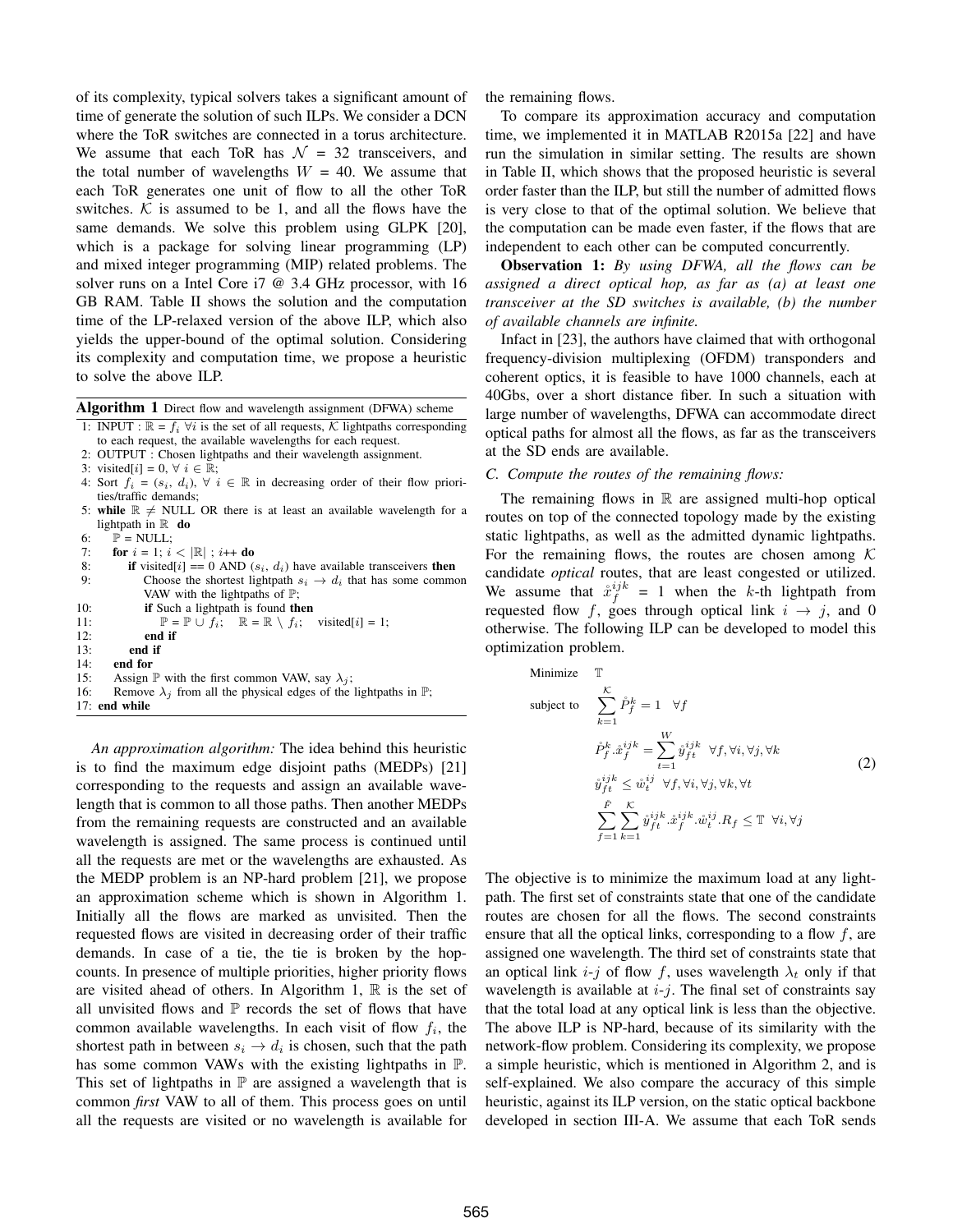one unit of traffic to all others. The results are shown in Table III, which confirms that the proposed heuristic is fairly accurate, but still several times faster compared to the optimal ILP.

| <b>Algorithm 2</b> Routing to minimize the maximum load                                      |  |  |  |  |
|----------------------------------------------------------------------------------------------|--|--|--|--|
| 1: INPUT : $\mathbb{R} = f_i \ \forall i$ is the set of all requests not assigned in DFWA, K |  |  |  |  |
| lightpaths corresponding to each request.                                                    |  |  |  |  |
| 2: OUTPUT : Chosen lightpaths corresponding to the remaining flows.                          |  |  |  |  |
| 3: while $\mathbb{R} \neq$ NULL do                                                           |  |  |  |  |
| for $i = 1$ ; $i <  \mathbb{R} $ ; $i++$ do<br>4:                                            |  |  |  |  |
| 5:<br>Choose the lightpath for flow $s_i \rightarrow d_i$ that is least loaded;              |  |  |  |  |
| 6:<br>Update the load of the corresponding lightpaths;                                       |  |  |  |  |
| $\mathbb{R} = \mathbb{R} \setminus f_i;$<br>7:                                               |  |  |  |  |
| 8:<br>end for                                                                                |  |  |  |  |
| 9: end while                                                                                 |  |  |  |  |
|                                                                                              |  |  |  |  |

TABLE III COMPARISON ON OPTIMAL MIN-MAX LOAD AWARE ROUTING AND IT'S APPROXIMATION VERSION.

| <b>Topology</b> |           | min-max load (LP relaxed) | min-max load (heuristic) |             |
|-----------------|-----------|---------------------------|--------------------------|-------------|
|                 | Max. load | Time (secs)               | Max. load                | Time (secs) |
| $4\times4$      | 23        |                           |                          | .27         |
| $5 \times 5$    | 43        | 5.5                       | 43                       | 1.43        |
| $6\times 6$     | 67        | 5345.1                    |                          | 5.89        |

#### IV. SIMULATION RESULTS

We evaluate the performance of our proposed flow scheduling and wavelength assignment schemes on RODA using Matlab simulations. Unless otherwise mentioned, we assume 64 ToR switches that are placed in an uniform  $8\times8$  torus architecture. This architecture can accommodate 2688 servers on a 64 racks, assuming 42 servers fit in a rack. Each ToR has  $I = 64$  ports, 32 of them are connected to the servers through direct or hierarchical connection, whereas 32 others are connected to the optical transceivers. This needs four  $1\times3$  WSSs and another four  $1\times32$  WSSs per ToR, that are connected to the transceivers.  $K$  is assumed to be 5. All the flow requests are assumed to be of one unit.

*Traffic patterns:* We use the following synthetic traffic patterns for our evaluation purpose:

1) Random SD pair: We randomly choose 600 random inter-rack flows, i.e. on an average a rack transfers data to  $\sim$ 15% of the number of racks.

2) Hotspot based: Many real study [4] of DCN traffic pattern reveals that in a DCN, only few ToR switches are hot, and most of their traffic goes to a few other ToR switches. We model this type of traffic pattern by randomly choosing 15 hotspots (∼25% of the number of racks), each one sends data to 10 other randomly chosen ToR switches.

3) Random destination (RandomDst): Unless otherwise mentioned, in this traffic pattern, we assume that each one of the ToR switches sends data to 10 randomly chosen ToR switches among others, which is ∼15% of the total number of racks. For some simulations, we also consider 20 flows/rack with RandomDst traffic pattern.

4) All to all (All-2-All): In this traffic pattern, all the racks transmit data to all other racks, which results in a highly congested scenario.

We built a simulator in MATLAB, that runs iteratively. In each iteration, flows from the previous iteration stays with 50% probability. The remaining slots are filled up with the newly generated flows, based on the chosen traffic pattern. We use *non-preemptive* scheduling policy for our simulations, i.e. the routes and assigned wavelengths of the existing flows are not changed in any new iteration, however infrequent preemption can be allowed in real scenarios. All the simulations are averaged over fifty such iterations.

*Comparison with different traffic patterns:* We first define *Level of congestion (LoC)* of a lightpath, as the number of flows that are carried on that lightpath, i.e. the load of the lightpath. As an example in Fig. 2(a), the LoC for lightpath  $b \rightarrow c$  is two, as it is carrying both a and b's data to c. The worst LoC is the maximum of LoCs of all the lightpaths. Fig. 5(a) compare the worst LoCs for all different traffic patterns, where the ToR switches are placed in a  $8\times 8$  torus topology. The number of wavelengths are assumed to be 40, which is the approximate number of channels allowed in the C-band with 0.4 nm channel spacing [8]. From Fig. 5(a), we observe that Random and RandomDst performs very similar to each other, as their overall number of flows are analogous. In both patterns, more than 97% of the flows are scheduled by direct optical inter-rack connection, as shown in Fig. 5(b). In Hotspot scenario, the worst LoC is reduced by almost 100%, compared to Random and RandomDst, and all the flows are assigned direct optical flows. In All-2-All traffic pattern, the worst LoC is increased by almost seven times, compared to Random and RandomDst patterns, because of accommodating a significantly large number of flows. Because of such a high volume of data flow, ∼68% of the traffic are transferred in two hops, after all the single hops are used up. Fig.5(c) shows the fraction of flows, that are routed through one or multiple optical hops, in different iterations, in case of RandomDst traffic pattern. From Fig.5 $(c)$ , we can observe that even if non-preemptive scheduling is adopted, most of the traffic can still be scheduled using direct optical communications, when the number of flows/rack is limited to 10. We then increase the number of flows/rack to 20, and have noticed that the number of direct flows starts reducing with successive iterations. Thus we can infer that with heavy inter-rack load, infrequent preemption may be needed. This can be done either periodically, or when a certain fraction of flows starts through multiple hops.

We also compare our proposed RODA, with a part-time optical DCN architecture named c-Through [7]. We assume that one core switch is connected to 8 aggregate switches, each one of them is then connected to 8 ToR switches. All the electrical links in between the core and the aggregate switches are assigned bandwidths of four units, whereas the links connected in between the aggregate switches and the ToR switches have unit bandwidth. The LoC is defined as the number of flows assigned per unit bandwidth. In the optical part, a ToR can be connected to atmost one other ToR through an optical MEMS. Given the traffic matrix, we first run maximum matching [24] to schedule the optical flows,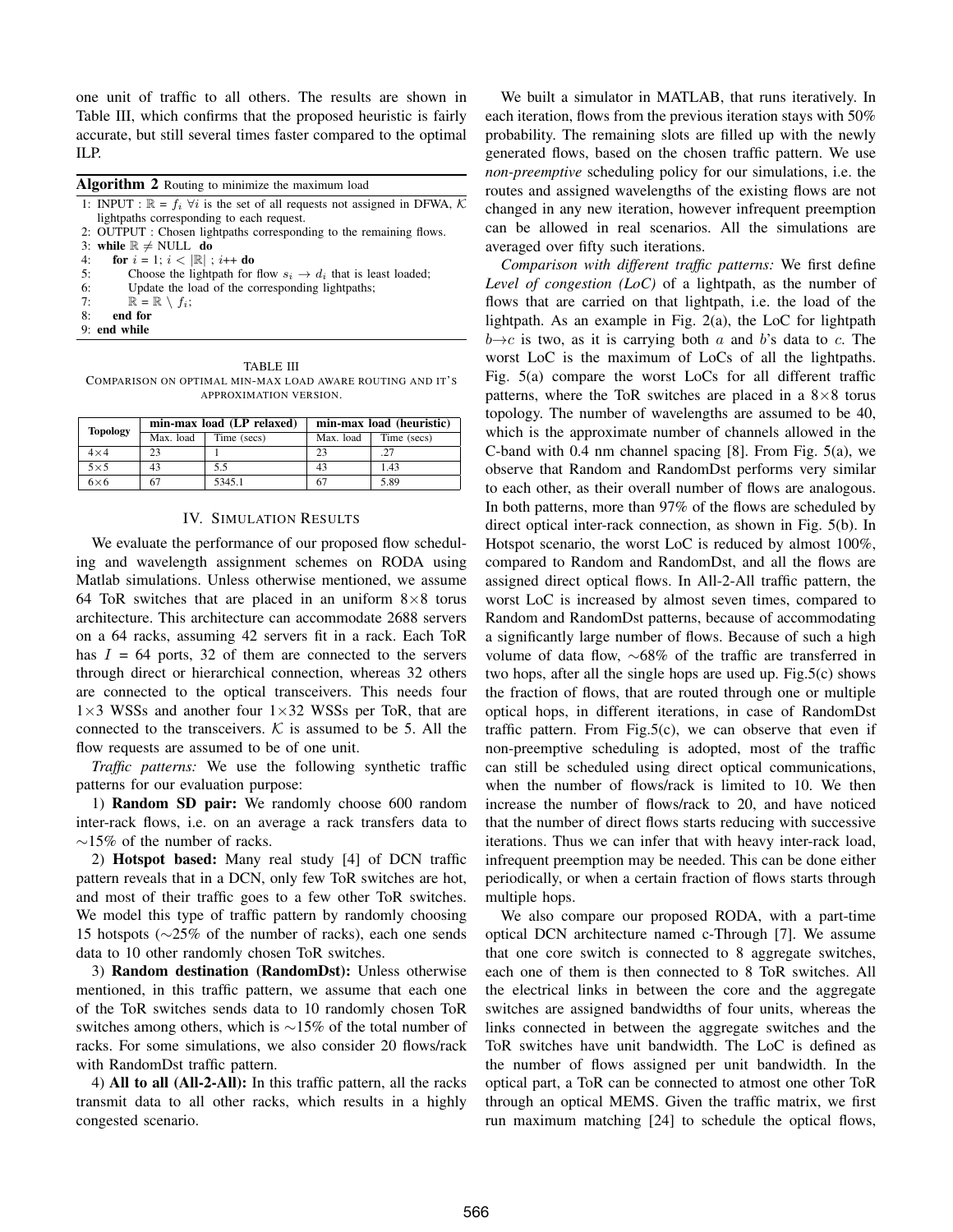

(a) Fig. 5. Comparison of the proposed flow scheduling scheme with different traffic patterns, (a) variation of LoCs, and (b) the fraction of the traffic transferred by different number of optical hops. (c) Fraction of traffic routed by different number of hops, in successive iterations.



Fig. 6. Comparison of (a) maximum LoCs, (b) average LoCs and (c) the fraction of the traffic transferred by direct optical hops, in torus and hypercube RODA structure. T(i, j) and H(i, j) are torus and hypercube topology with i flows/rack and j transceivers/rack respectively.

rest of the flows are satisfied by the electrical subnetwork. We observe that RODA reduces the worst LoC by factors of 15-18, compared to c-Through. The main reason is the use of optical WDM to multiplex several lightpaths in a single fiber, which significantly reduces the LoC.

*Comparison with different number of wavelengths:* We vary the number of wavelengths from 25 to 45, the effect of this varying wavelengths is reported in Fig. 6. We use RandomDst for these set of graphs. From Fig. 6 we can observe that, in case of 10 flows/racks, with the increase in number of wavelengths from 25 to 45, ∼30% more flows can be routed through direct optical lightpaths, due to the increasing ability to multiplex more flows through an optical link. This also reduces the average load by ∼25%, and the maximum load by ∼33%, for a 64 nodes torus topology.

*Effect of different topologies:* We also compare the RODA architecture with different interconnecting topologies. Fig. 6 shows the comparison of RODA where the ToR switches are connected in torus and hypercube, for a RandomDst traffic generation pattern. A hypercube graph  $Q_n$  is a regular graph with  $2^n$  vertices,  $2^{n-1} \cdot n$  edges, and degree n. In our case, n = 6, which results in 64 ToR switches. From Fig. 3 we can observe that with lesser number of wavelengths, the hypercube structure significantly reduces the LoCs, which admits more direct optical flows. In presence of 25 optical wavelengths and 10 flows/rack, the number of direct flows is ∼25% more in hypercube topology, while the LoC goes down by ∼50%. The primary reason is that hypercube structure has more vertex degree, compared to torus, which results in more edges. As an example, with a 64 node hypercube has a vertex degree of 6, with 192 edges, while a  $8\times 8$  torus has a vertex degree of 4, that results in a total of 128 edges. The network diameter is also 6 in case of a hypercube, compared to 8 for torus. Thus a hypercube RODA can distribute the traffic across more edges, which results in reduced LoC, and the increase in direct optical flows. With the increase in number of wavelengths, the difference between these two topologies starts shrinking, as more number of flows are routed and multiplexed through direct optical hops, for both torus and hypercube.

To show the improvement of a hypercube topology further, we increase the per-rack flows from 10 to 20, which results in the increase in ∼12% of direct flows, and a reduction of  $\sim$ 10% of network load, compared to torus, in presence of 25 wavelengths. Still we observe that the difference starts shrinking, with the increase in number of wavelengths. The primary reason for this is that, the number of transceivers/rack is limited to 32, which puts a limit on the number of lightpaths. Thus even if in case of a more connected topology in hypercube, the number of lightpaths becomes similar to that of a torus topology. We then increase the number of transceivers/rack to 96. As a result, a clear improvement is observed for a hypercube architecture, as shown in Fig. 3. With more number of transceivers/rack, the hypercube architecture increases the direct optical hops by ∼20-35%, whereas the network congestion is reduced by ∼23-40%, which shows a clear advantage of a highly connected DCN topology. Also we can observe from Fig. 3(c), that with higher number of wavelengths and better connectivity, almost all the flows can be routed through direct optical hops, which validates our intuitive claim (observation 1) in section III.

*Comparison of different flow priorities:* We bring the flow priorities into account by considering 50% of the flows as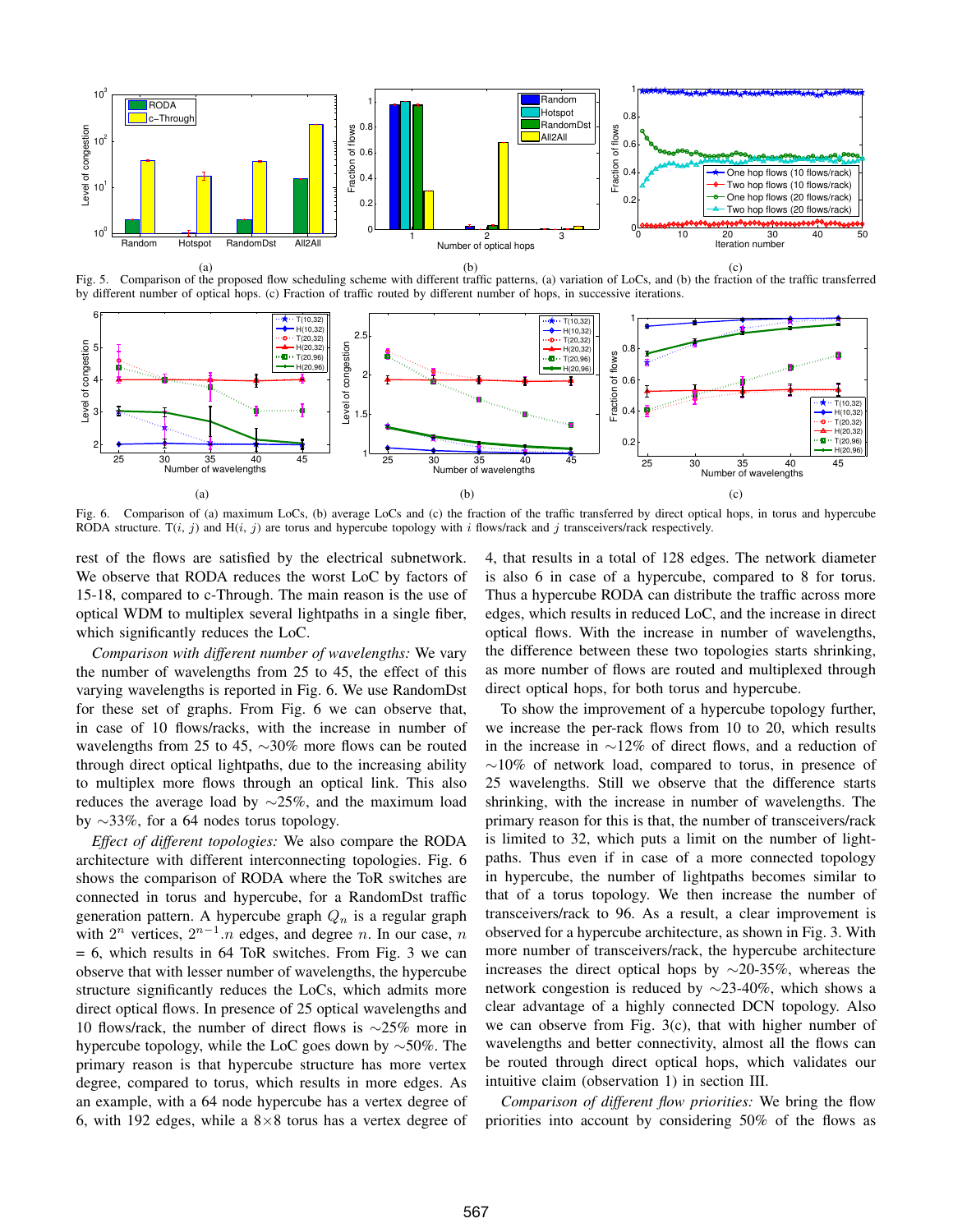high priority (HP) traffic, whereas the other half is considered as low priority (LP). The HP flows are first considered for assigning direct flows. We simulate such scenario in a 64 node torus architecture, and the results are shown in shown in Fig. 7. We assume RandomDst traffic pattern for Fig. 7.

From Fig. 7 we can observe that with 10 flows/rack, almost all the flows are routed through direct hops. For 20 flows/rack and 32 transceivers/ToR,  $\sim 62\%$  of the HP flows follow direct hops, whereas other are routed through two-hops, due to the limited number of



Fig. 7. Comparison of HP vs LP traffic.  $(i, j)$  is defined by i flows/rack and j transceivers/rack.

transceivers per rack. With increased number of per-rack transceivers, almost 85% of the HP flows are direct, whereas ∼65% of the LP flows are direct too.

*Comparison of different network sizes:* We next vary the network size from  $8\times 8$  to  $12\times 12$  torus architecture. The  $12\times 12$ architecture accommodates 144 racks and 6048 servers. We assume that each ToR is connected to 32 transceivers. We also assume 10 flows/rack for RandomDst traffic pattern. The worst LoCs corresponding to these topologies are shown in Fig. 8.

From Fig. 8 we can observe that for Random and Hotspot traffic scenarios, the worst LoCs remains almost similar for all network dimensions, mainly because the total number of flows remains the same for these two traffic patterns. For RandomDst and All2All traffic pat-



Fig. 8. Comparison of worst LoCs with different network size.

terns the worst LoC starts increasing due to the increase in total number of flows. For RandomDst pattern the LoC increases by ∼50%, whereas in case of All2All it increases by a factor of 4, when the topology varies from  $8\times 8$  to  $12\times 12$  torus. In case of All2All traffic pattern the number of inter-rack flows increase significantly as the network grows, which results in a drastic increase in LoC as seen from Fig. 8.

### V. RELATED WORKS AND DISCUSSIONS

#### *A. Related Works*

The design of a flexible, cost-effective and efficient DCN architecture is well researched, and so a large number of proposals exist in the literature. In this section, we classify them in the following categories, and then present each of them separately.

*Electrical switching based DCN:* In electrical switching based DCN [1], [2], [3], the ToR switches are connected by multi-tier, tree-based, interconnection architectures. Due to the hierarchical architecture, the intrinsic limitation of a typical tree based DCN architecture is its over-subscription problem. In order of ensure that the aggregation/core layer of the DCN is not oversubscribed, a significantly large number of switches and physical wires are needed [8], which drastically increases the hardware cost and wiring complexity.

*Wireless DCN:* In [4], [25] the authors proposed a DCN architecture that utilizes the 60 GHz wireless spectrum for providing supplemental data transfer through wireless medium, in addition to the traditional wired links. The major drawbacks of this 60 GHz wireless communications is that (a) the wireless links are limited by line-of-sight and so can be blocked by small obstacles, and (b) potential wireless interference severely limits concurrent transmissions in a dense DCN. To alleviate these problem, in [26] the authors proposed a design that puts mirrors on the DC ceilings, from where the wireless signals are reflected to establish an indirect line-of-sight communication in between any two racks in a data center. In the similar line, a free-space-optics (FSO) based wireless DCN is designed in [27], where the optical signals are bounced back to the receiver, after reflecting from the ceiling mirrors. Compared to the wireless/RF technologies, the FSO has the advantages of (a) lower interference, (b) longer range, and (c) higher bandwidth.

*Hybrid electrical-optical DCN:* Hybrid electrical-optical DCN architecture is proposed in c-Through [7], Helios [8] by exploiting the advantages of low-bandwidth, fast electrical switching and high-bandwidth, slow optical switching. In these proposals, the delay-sensitive, bursty data flows are transmitted through the electrical switches, whereas the relatively steady and longer flows are routed through reconfigurable optical switches. The key limitation of these schemes is that, at a time, a ToR can *only* connect to one other ToR switch, and the communication among them is limited by the line speed of a single port.

*All optical DCN:* In OSA [6], the authors proposed an alloptical switching architecture, where the ToR switches are connected to a MEMS switch, through optical MUX/DEMUX and switching components. This scheme dynamically adjusts the capacities of the optical links, to satisfy the changing traffic demands through the use of WSS. They have also used optical circulators to accommodate simultaneous bidirectional transmission over the circuits. Communication in between any two ToR switches is established by stitching multiple optical hops. In [10], the authors proposed a MEMS free DCN architecture, to overcome the limitations of low port density of a MEMS switch. They have proposed a DCN architecture, named WaveCube, where the ToR switches are placed in a multi-dimensional cube structure, and have developed a flow scheduling scheme that adjusts the link bandwidths dynamically based on the traffic demands.

The RODA architecture proposed in this paper is alloptical and MEMS-free, which is mostly related to and influenced by WaveCube. However, our architecture uses *tunable* transceivers, that switch in between different wavelengths